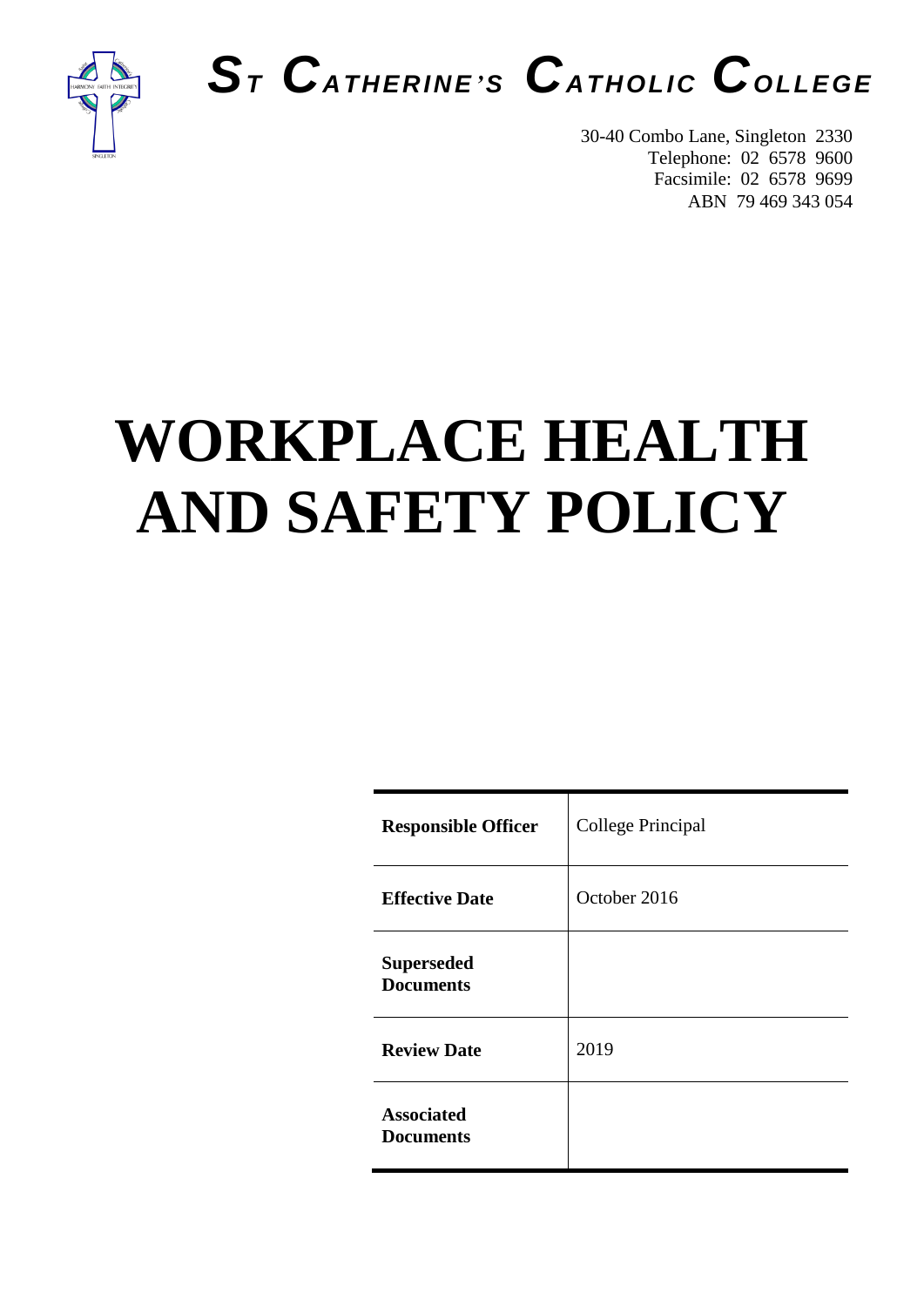## **WORKPLACE HEALTH AND SAFETY POLICY**

St Catherine's Catholic College, Singleton is committed to providing the best possible standard of Workplace Health & Safety for everyone at its workplace, including employees, contractors, volunteers, students and visitors.

In realising this commitment St Catherine's Catholic College will comply with all relevant health & safety laws.

St Catherine's Catholic College recognises that the best way to manage health & safety is through management and staff working together to identify and solve health and safety issues. St Catherine's Catholic College is committed to regular consultation with staff, and other people at its workplace, to make sure health and safety is effectively managed.

### **Management**

Senior Management at St Catherine's Catholic College acknowledge that there is a primary legal responsibility given to all those in management and supervisory positions for the health and safety of the people who work under their direction. Senior management will make sure that workplace health and safety responsibilities are defined and appropriately delegated. They will also make sure that managers and supervisors receive necessary training and resources to carry out their health and safety responsibilities. They will liase with the Workplace Health and Safety Committee to ensure that a culture of safety awareness is formed within the College community.

All managers and supervisors have a duty to provide and maintain, as far as is practicable, a working environment that is safe and without risk to health. To carry out this responsibility managers,supervisors and the College WHS Committee must ensure -

- the CSO and school workplace health & safety policy and procedures are effectively implemented
- health and safety duties are assigned to appropriate employees
- there is regular discussion on health & safety between management and staff
- all health and safety procedures are regularly reviewed and continue to meet CSO or school health and safety needs and responsibilities
- necessary information, training and supervision is provided to employees so they can understand and follow safe working procedures
- incidents are investigated and findings evaluated so weaknesses in the health and safety system can be identified and corrected
- developments in health and safety law and standards which impact on their work areas are kept up to date
- contractors understand the safety standards expected of them and meet these standards in the way they carry out their work
- suppliers of equipment and services understand the safety standards expected of them and that the equipment meets appropriate standards and legislative requirements.
- health & safety performance is monitored to try and achieve steadily improving standards of workplace health and safety